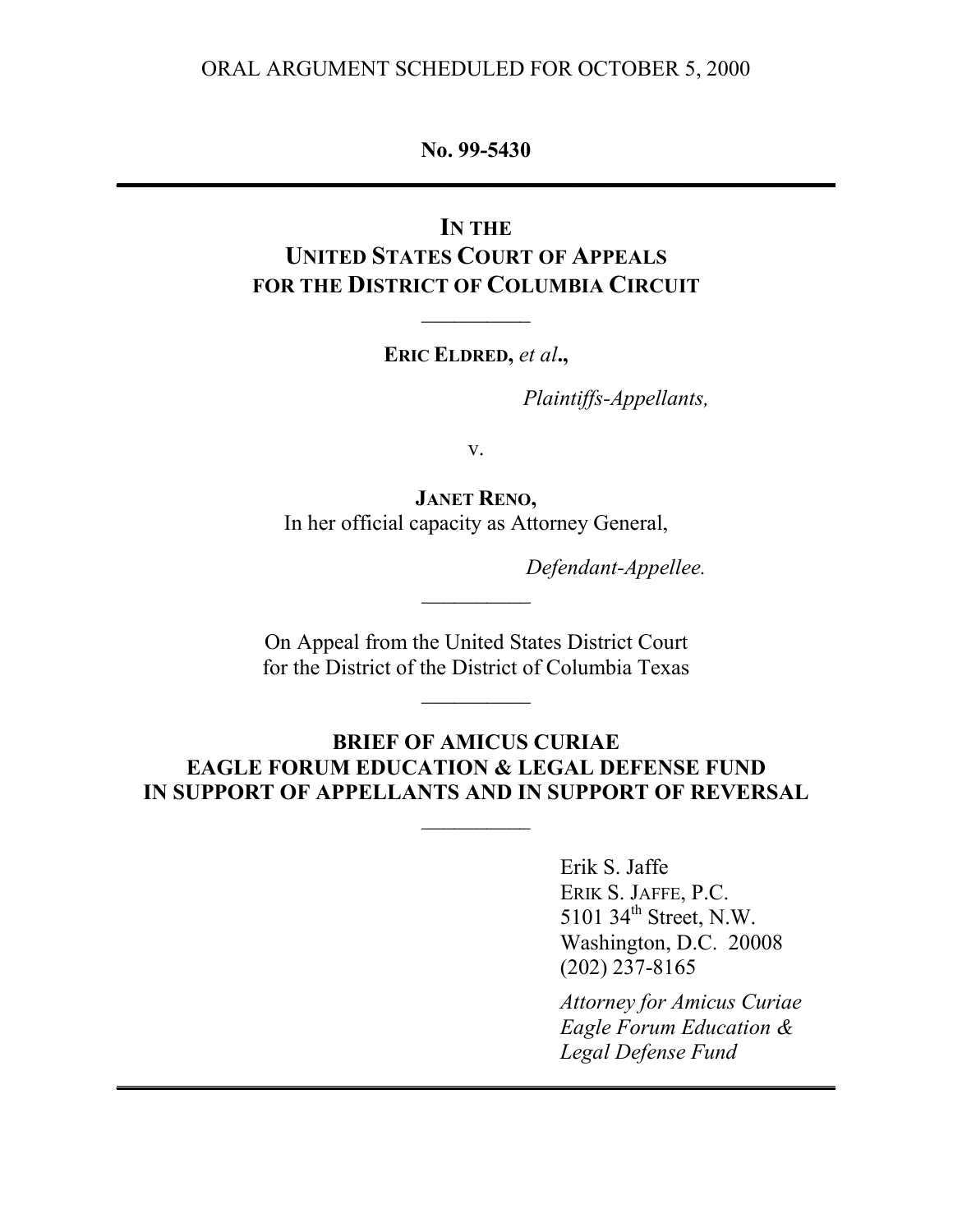# **CONTENTS**

| I.  | <b>COPYRIGHT POWER IS LIMITED TO PROMOTION OF THE</b>                                                 |                                                           |  |  |  |
|-----|-------------------------------------------------------------------------------------------------------|-----------------------------------------------------------|--|--|--|
|     |                                                                                                       | A. The "Power  To promote the Progress of Science" Is a   |  |  |  |
|     |                                                                                                       | B. Retroactive Extension of Existing Copyright Terms Does |  |  |  |
|     |                                                                                                       | C. The "limited Times" Requirement Is Not Satisfied by    |  |  |  |
| II. | THE FIRST AMENDMENT LIMITS CONGRESS' OTHERWISE<br><b>AVAILABLE POWER UNDER THE COPYRIGHT CLAUSE12</b> |                                                           |  |  |  |
|     |                                                                                                       |                                                           |  |  |  |
|     | <b>B</b> .                                                                                            |                                                           |  |  |  |
|     |                                                                                                       |                                                           |  |  |  |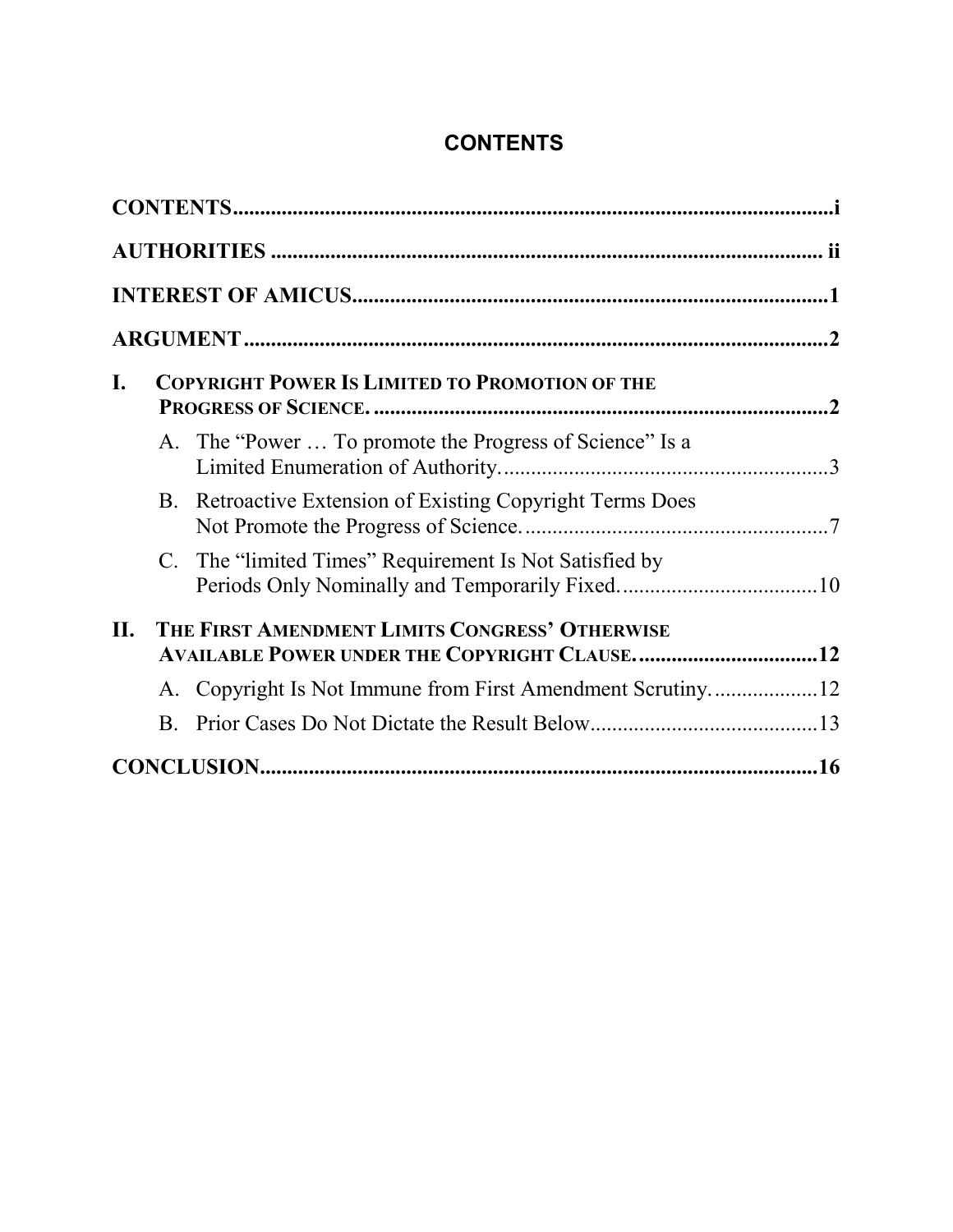## **AUTHORITIES**

## <span id="page-2-0"></span>**Cases**

| Central Green Co. v. United States, 177 F.3d 834 (9 <sup>th</sup> Cir. 1999), cert. |  |
|-------------------------------------------------------------------------------------|--|
|                                                                                     |  |
|                                                                                     |  |
| Florida Prepaid Postsecondary Educ. Expense Bd. v. College Savings                  |  |
|                                                                                     |  |
|                                                                                     |  |
| Harper & Row, Publishers, Inc. v. Nation Enterprises, 471 U.S. 539                  |  |
|                                                                                     |  |
| Mitchell Bros. Film Group v. Cinema Adult Theater, 604 F.2d 852                     |  |
| Schnapper v. Foley, 667 F.2d 102 (D.C. Cir. 1981), cert. denied, 455                |  |
| Sony Corp. of America v. Universal City Studios, Inc., 464 U.S. 417                 |  |
|                                                                                     |  |
|                                                                                     |  |
|                                                                                     |  |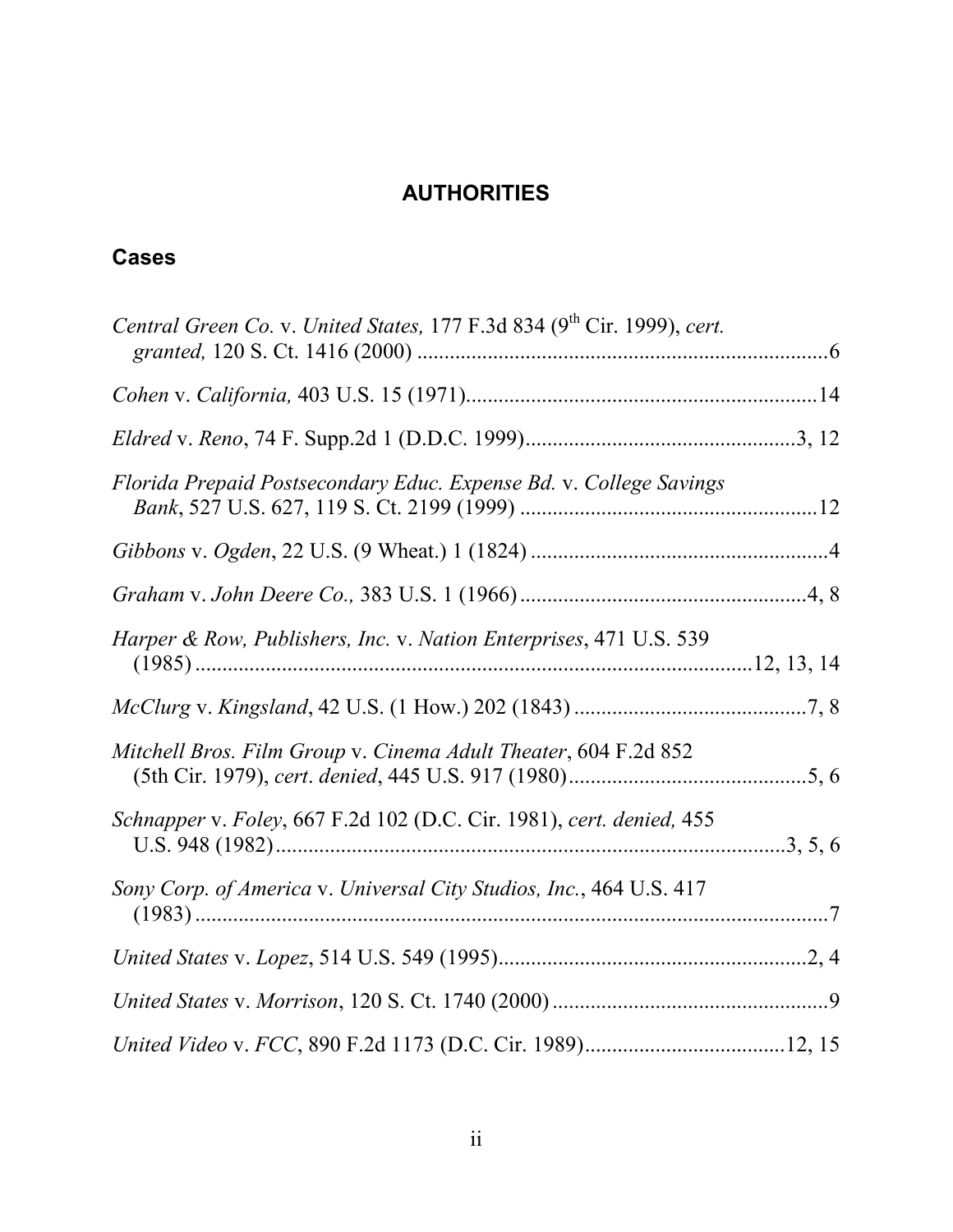## **Other Authorities**

## **Rules**

## **Constitutional Provisions**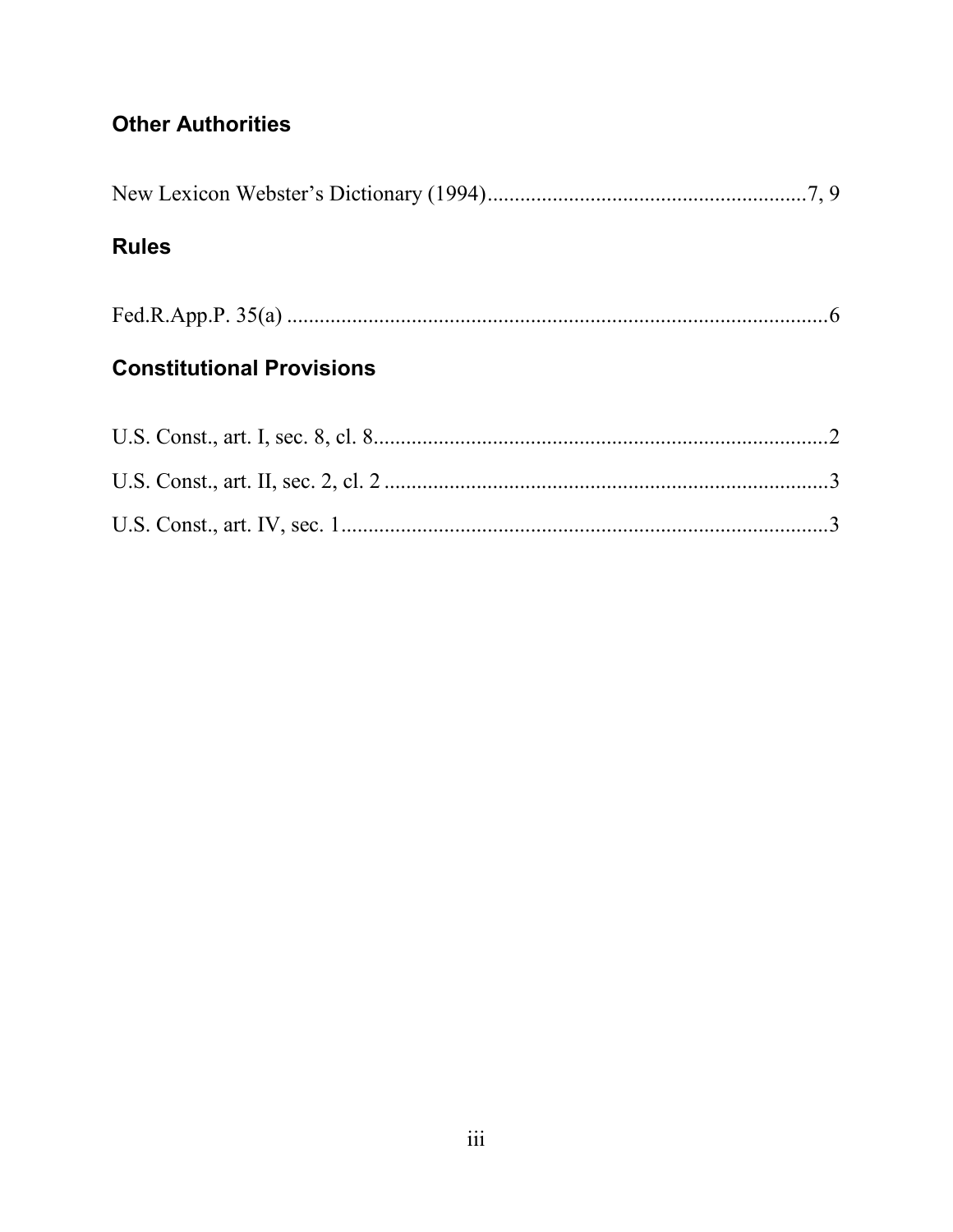<span id="page-4-0"></span>**No. 99-5430 \_\_\_\_\_\_\_\_\_\_\_\_\_\_\_\_\_\_\_\_\_\_\_\_\_\_\_\_\_\_\_\_\_\_\_\_\_\_\_\_\_\_\_\_\_\_\_\_\_\_\_\_\_\_\_\_\_\_\_\_\_\_\_\_\_\_**

## **IN THE UNITED STATES COURT OF APPEALS FOR THE DISTRICT OF COLUMBIA CIRCUIT**

 $\frac{1}{2}$ 

**ERIC ELDRED,** *et al***.,**

*Plaintiffs-Appellants,*

v.

**JANET RENO,** In her official capacity as Attorney General,

*Defendant-Appellee.*

ON APPEAL FROM THE UNITED STATES DISTRICT COURT FOR THE DISTRICT OF THE DISTRICT OF COLUMBIA TEXAS

**\_\_\_\_\_\_\_\_\_\_\_\_\_\_\_\_\_\_\_\_\_\_\_\_\_\_\_\_\_\_\_\_\_\_\_\_\_\_\_\_\_\_\_\_\_\_\_\_\_\_\_\_\_\_\_\_\_\_\_\_\_\_\_\_\_\_**

### **INTEREST OF AMICUS**

Eagle Forum Education & Legal Defense Fund ("Eagle Forum") was

organized in 1981 in part to support efforts to enforce constitutional limits on an

encroaching federal government.<sup>1</sup> Eagle Forum views the retroactive provisions of

the Sonny Bono Copyright Term Extension Act of 1998 ("CTEA") as an attempt to

 $\overline{a}$ 

 $1$  This brief is filed pursuant to party consent and this Court's May 10, 2000 Order.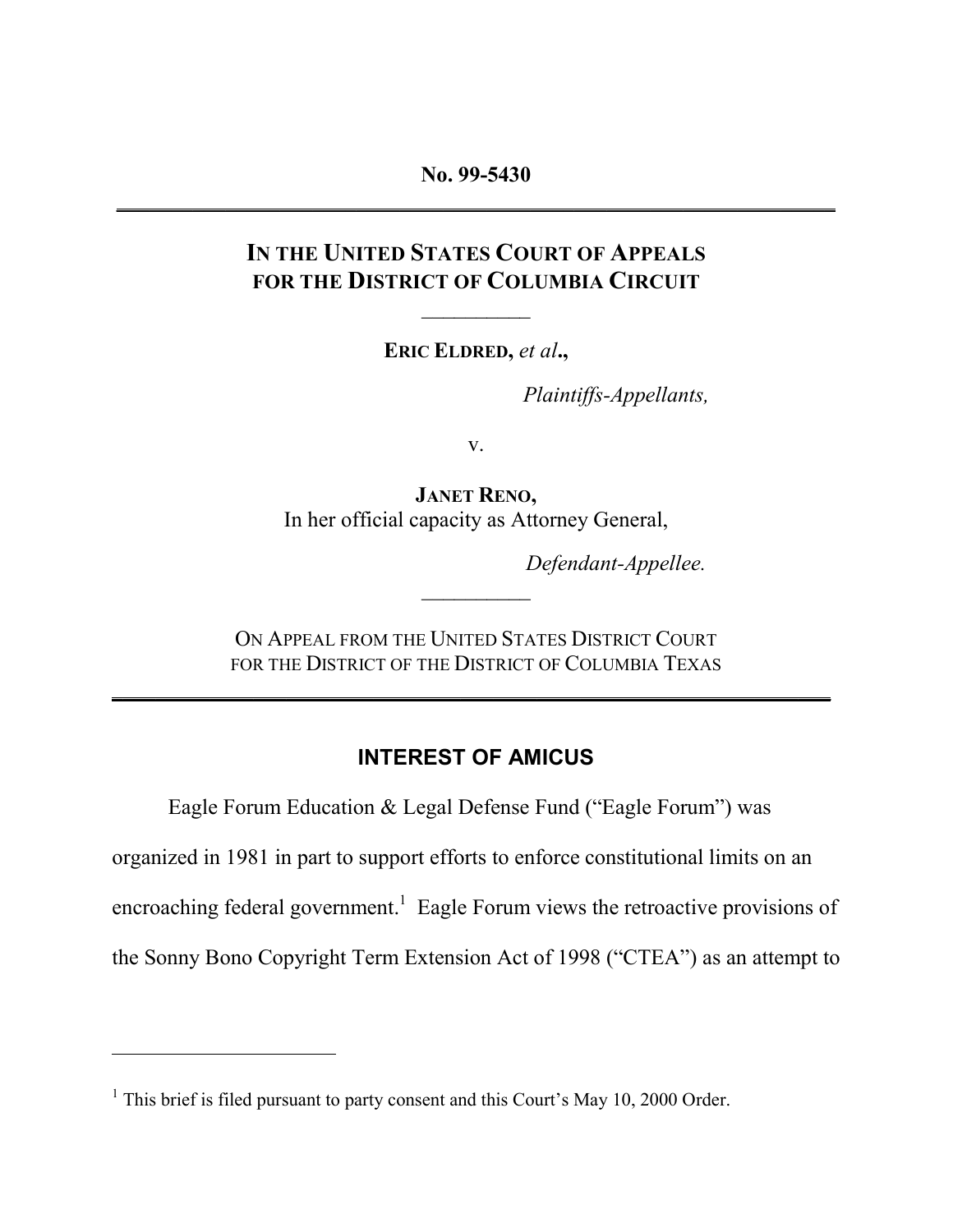<span id="page-5-0"></span>expand federal authority by ignoring enumerated bounds of the Copyright Clause and the further constraints imposed by the First Amendment.

#### **ARGUMENT**

It is always important to "start with first principles." *United States* v. *Lopez*, 514 U.S. 549, 552 (1995). For example: constitutional interpretation begins with the actual language of the Constitution; all such language is presumed to have meaning; and the enumeration of certain powers presupposes powers outside the scope of the enumeration. These first principles lead to the conclusion that *all* of the language of the Copyright Clause in one way or another limits congressional authority, and that the First Amendment limits the copyright power just as it limits all other Article I powers. If language in some cases might suggest otherwise, such language is wrong and Eagle Forum offers suggestions as to how this Court should proceed in light of such error.

### **I. COPYRIGHT POWER IS LIMITED TO PROMOTION OF THE PROGRESS OF SCIENCE.**

Article I, section 8, clause 8, of the Constitution enumerates the copyright power:

> The Congress shall have Power … To promote the Progress of Science and useful Arts, by securing for limited Times to Authors and Inventors the exclusive Right to their respective Writings and Discoveries ….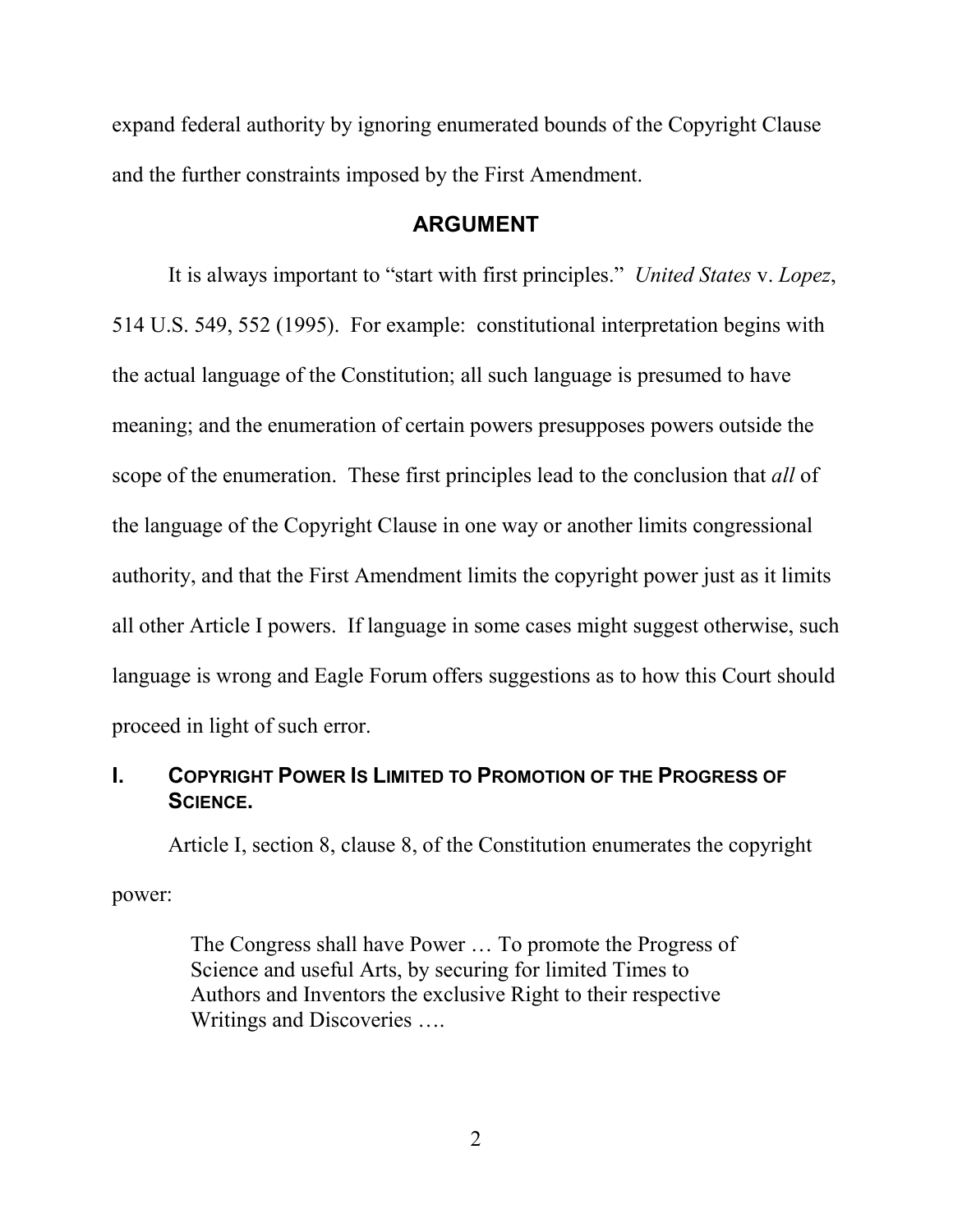<span id="page-6-0"></span>The district court rejected plaintiffs' Copyright Clause challenge to the CTEA, holding that the "introductory language of the copyright clause does not limit this power." *Eldred* v. *Reno*, 74 F. Supp.2d 1, 3 n. 6 (D.D.C. 1999) (citing *Schnapper* v. *Foley*, 667 F.2d 102, 112 (D.C. Cir. 1981), *cert. denied,* 455 U.S. 948 (1982)). The court also held that "any fixed term is a limited time because it is not perpetual. If a limited time is extended for a limited time then it remains a limited time." 74 F. Supp.2d at 3 n. 7. Both of these holdings are erroneous.

### **A. The "Power … To promote the Progress of Science" Is a Limited Enumeration of Authority.**

The introductory language of the Copyright Clause defines, and therefore delimits, congressional power in this area as "promot[ing] the Progress of Science." The structure of the provision defines a power "to do X by means of Y." In the case of the copyright power, " $X$ " – to promote the progress of science – is not a mere superfluity; it *is* the power granted to Congress. The remainder of the clause – "by securing for limited Times," etc. – is not an affirmative grant; it is a negative limit on the *means* by which the power "[t]o promote" may be exercised.<sup>2</sup> The Supreme Court recognizes the plain meaning of this clause's language and

 $\overline{a}$ 

<sup>2</sup> *See also*, *e.g.*, U.S. Const., art. II, sec. 2, cl. 2 ("[The President] shall have the Power, *by and with the Advice and Consent of the Senate*, to make Treaties …."); art. IV, sec. 1 (regarding full faith and credit for State acts, records, and proceedings, "Congress may *by general Laws* prescribe the Manner in which such Acts, Records and Proceedings shall be proved, and the Effect thereof"). The "by" language limits the means of exercising a particular authority; it does not imply that the language enumerating the power itself lacks any limiting function.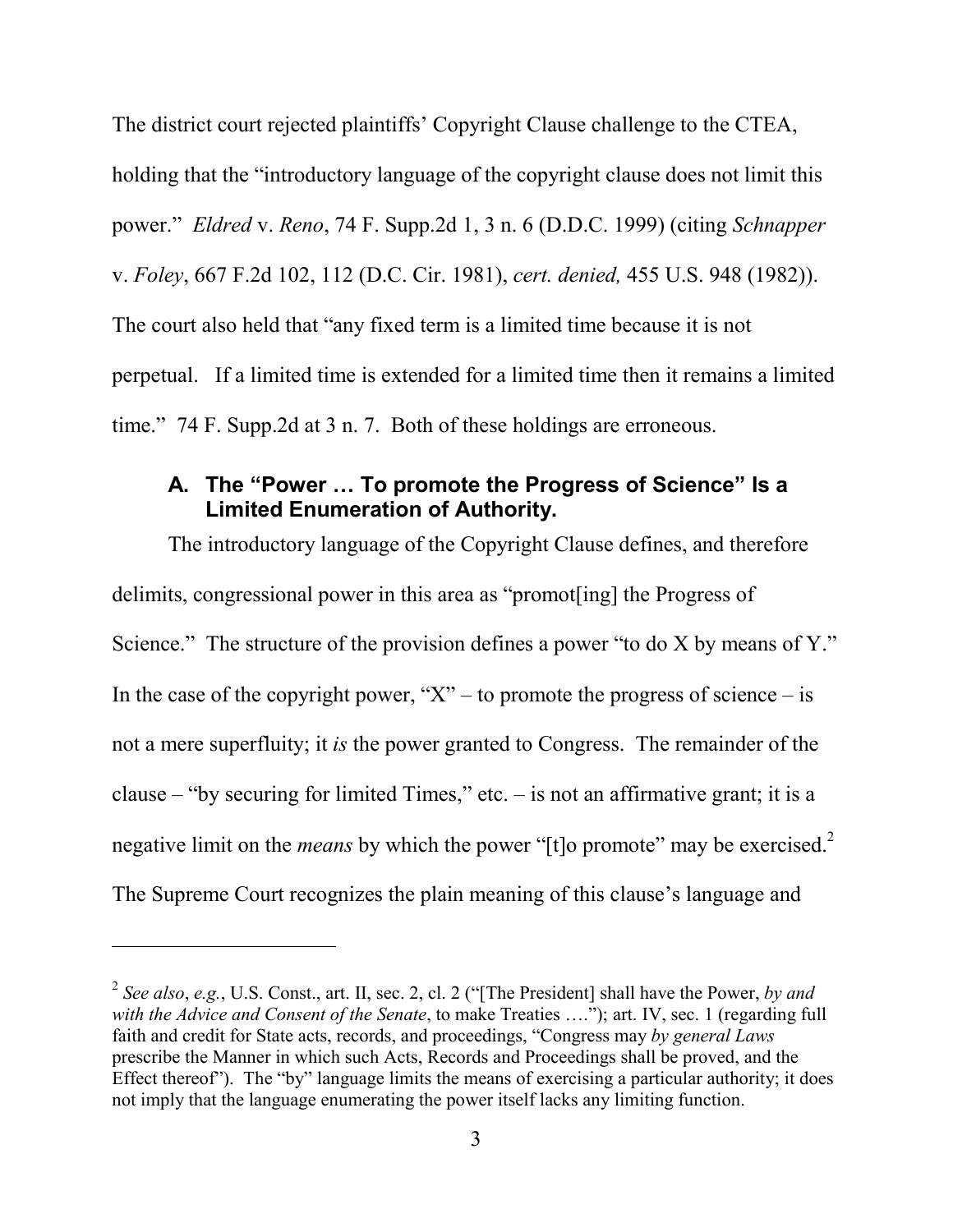structure in the context of the intertwined and parallel Patent Clause. In *Graham* v.

*John Deere Co.,* the Court stated:

The clause is both a grant of power and a limitation. This qualified authority… *is limited to the promotion of advances* in the "useful arts." … The Congress in the exercise of the patent power may not overreach the restraints imposed by the stated constitutional purpose. … [A patent system] by constitutional command must "promote the Progress of \* \* \* useful Arts." *This is the standard expressed in the Constitution and it may not be ignored*.

383 U.S. 1, 5-6 (1966) (emphasis added). If patent laws "must 'promote the

Progress of … useful Arts,'" then surely copyright laws similarly "must" promote

"the Progress of Science," and Congress' copyright power is limited accordingly.

The district court's holding that the initial language of the Copyright Clause

"does not limit" Congress ignores first principles of constitutional interpretation.

The Supreme Court has recently reaffirmed that the very act of enumeration also

constitutes a limit on federal power:

The Constitution creates a Federal Government of enumerated powers. *See* Art. I, § 8. As James Madison wrote: "The powers delegated by the proposed Constitution to the federal government are few and defined. Those which are to remain in the State governments are numerous and indefinite."

*Lopez*, 514 U.S. at 552 (*quoting* Federalist No. 45); *id.* at 553 ("'The enumeration presupposes something not enumerated'" (*quoting Gibbons* v. *Ogden*, 22 U.S. (9

Wheat.) 1, 194-95 (1824)).).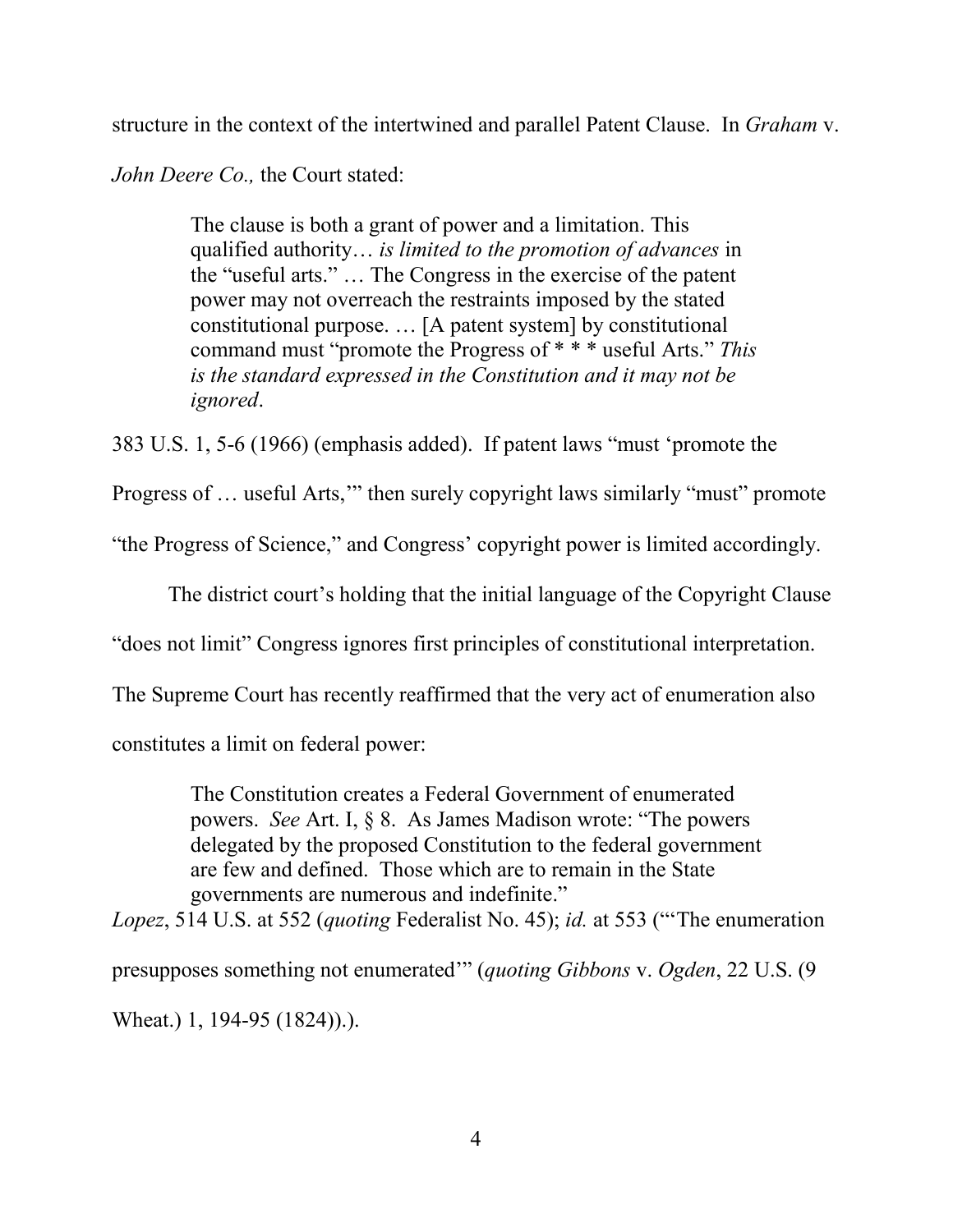In fairness, the district court was relying on this Court's statement in *Schnapper* v. *Foley* that it "cannot accept appellants' argument that the introductory language of the Copyright Clause constitutes a limit on congressional power." 667 F.2d at 112. Read broadly, this statement in *Schnapper* misinterprets the Constitution and would seem to be *dicta*. But in context, this statement can be read in a narrower fashion.

*Schnapper* considered whether a copyright in a government-funded publictelevision program and assignment of that copyright to the government violated the Copyright Clause. Addressing the "not wholly clear" argument that the initial portion of the Copyright Clause somehow forbade such copyrights and assignments, this Court discussed the Fifth Circuit's views on the scope of the copyright power, 667 F.2d at 111-12, and then noted the Fifth Circuit's conclusion

> that Congress need not "require that *each* copyrighted work be shown to promote the useful arts ...." [*Mitchell Bros. Film Group* v. *Cinema Adult Theater*,] 604 F.2d [852,] 860 [(5th Cir. 1979), *cert*. *denied*, 445 U.S. 917 (1980)]. That being so, we cannot accept appellants' argument that the introductory language of the Copyright Clause constitutes a limit on congressional power.

*Id.* at 112 (emphasis added). The Fifth Circuit, however, rejected only a writingby-writing application of the "promote" requirement, but acknowledged that the "promote" language *does* limit Congress: "'The words of the copyright clause of the constitution do not require that *Writings* shall promote science or useful arts: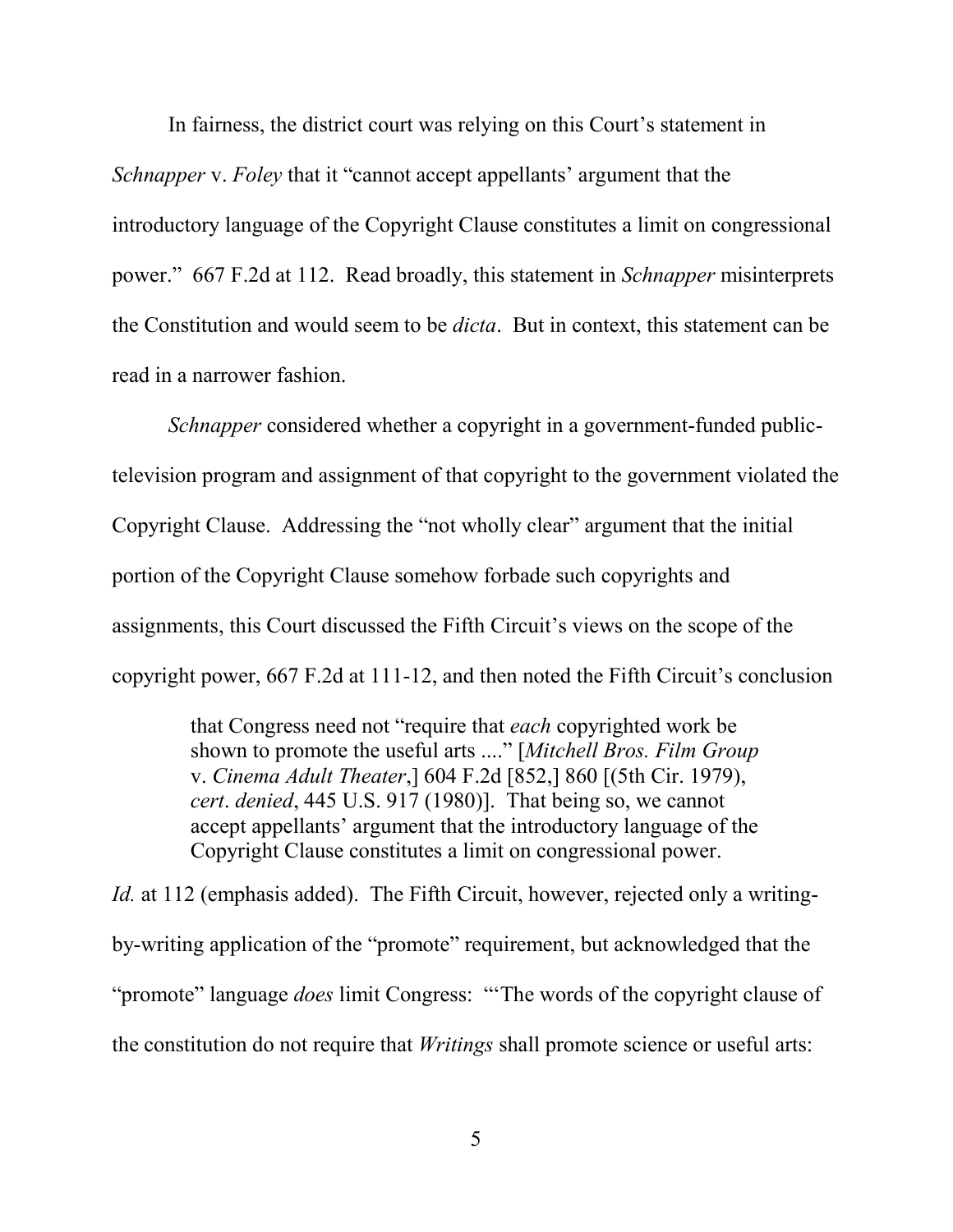they *require that Congress shall promote those ends*.'" 604 F.2d at 859-60 (emphasis added; citation omitted).

This Court's endorsement of that narrower point made by the Fifth Circuit was all that was required to resolve *Schnapper* – the copyright eligibility of an individual program is not limited by the "promote" requirement. And copyright protection for government-commissioned public-television programs generally seems to have satisfied the "promote" requirement. 667 F.2d at 108-11, 112. In context, *Schnapper*'s language should be understood to mean that the constitutional language did not limit government authority to grant *the particular copyright in question*, not that the "promote" language could *never* constitute a limit on Congress. Thus understood, *Schnapper* does not control this case. Alternatively, if the language in *Schnapper* is read broadly, then it would be *dicta* beyond what was necessary to decide the case and it would be wrong in substance. On such an alternative view it would still not control this case. This Court thus should proceed to evaluate whether the retroactive extension of copyright terms promotes the progress of science.<sup>3</sup>

 $\overline{a}$ 

<sup>&</sup>lt;sup>3</sup> Even if this Court reads *Schnapper's* language as controlling this case, that does not end the matter. While this panel may not overrule *Schnapper*, it either could *sua sponte* seek *en banc* overruling of the thus-interpreted error, *see* Fed.R.App.P. 35(a), or it could reluctantly follow *Schnapper* while candidly acknowledging the error of that earlier decision, thus facilitating further review. *See Central Green Co. v. United States,* 177 F.3d 834, 838-39 (9<sup>th</sup> Cir. 1999) (following precedent but acknowledging potential error), *cert. granted,* 120 S. Ct. 1416 (2000).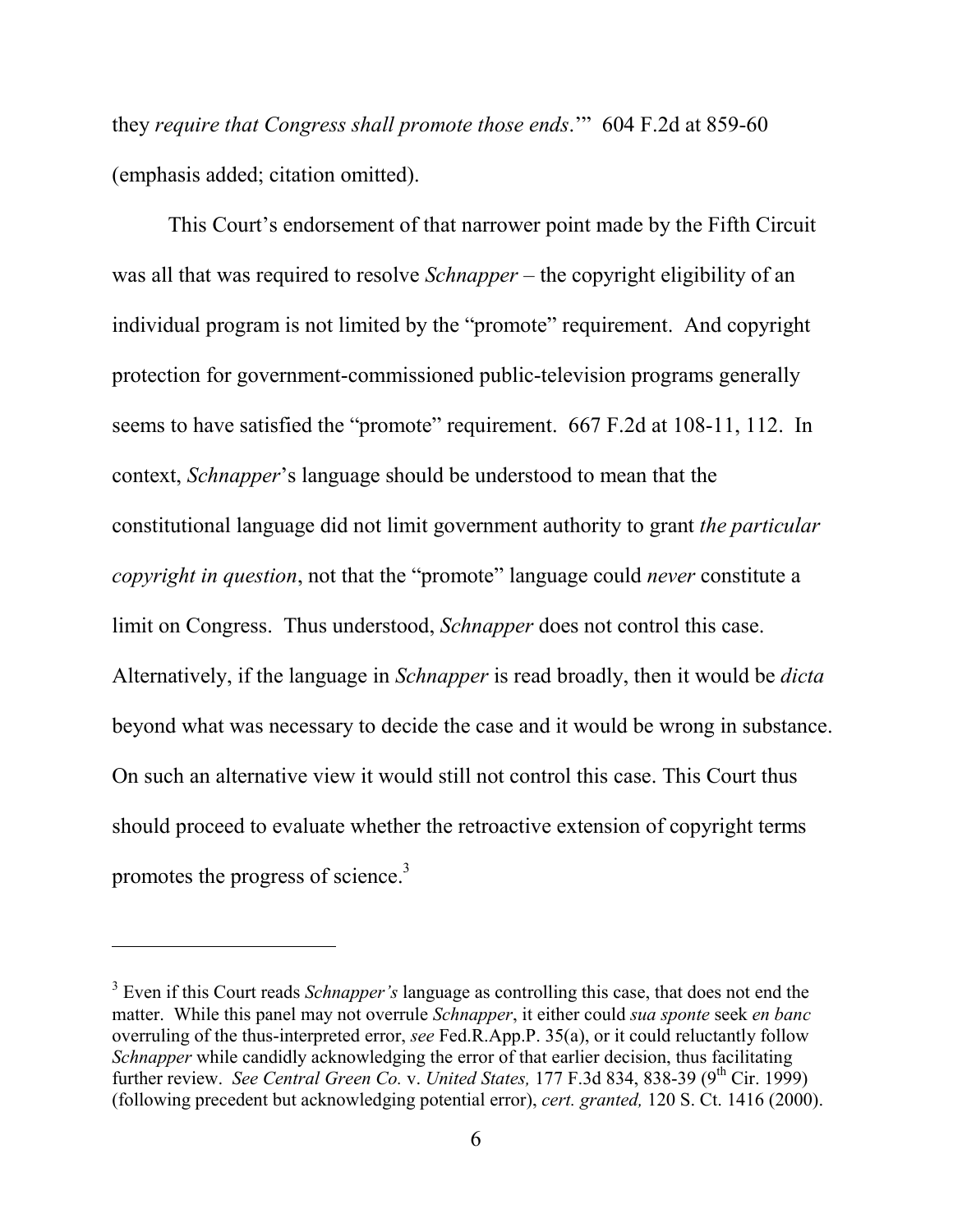### <span id="page-10-0"></span>**B. Retroactive Extension of Existing Copyright Terms Does Not Promote the Progress of Science.**

The power to "promote the Progress of Science" is limited to inducing the creation of new material in the sciences (broadly understood). "Promote" means "to help forward," "to encourage." New Lexicon Webster's Dictionary 800 (1994). "Progress" means "forward movement," "improvement, advancement." *Id.* at 799. In combination, the copyright power must be used to induce the new, and not merely reward or sustain the old. *Cf. Sony Corp. of America* v. *Universal City Studios, Inc.*, 464 U.S. 417, 429 (1983) ("the limited grant [of monopoly privileges] is … intended to motivate the creative activity of authors"). Retroactive increases in copyright terms do not motivate creativity in any way, and hence exceed the copyright power.

*McClurg* v. *Kingsland*, 42 U.S. (1 How.) 202 (1843), cited by the district court, is not to the contrary. The retroactive provision at issue in *McClurg* enforced the benefit-of-the-bargain of previously granted patents by authorizing a new patent "when an original one was invalid by accident, inadvertence, or mistake." *Id.* at 207. Such remedial protection of mistakenly lost prior incentives still promotes progress by "securing" the very rights that encouraged innovation in the first place. But the CTEA's retroactive grant of an entirely new benefit not part of the original incentive structure is an entirely different beast, and the approval of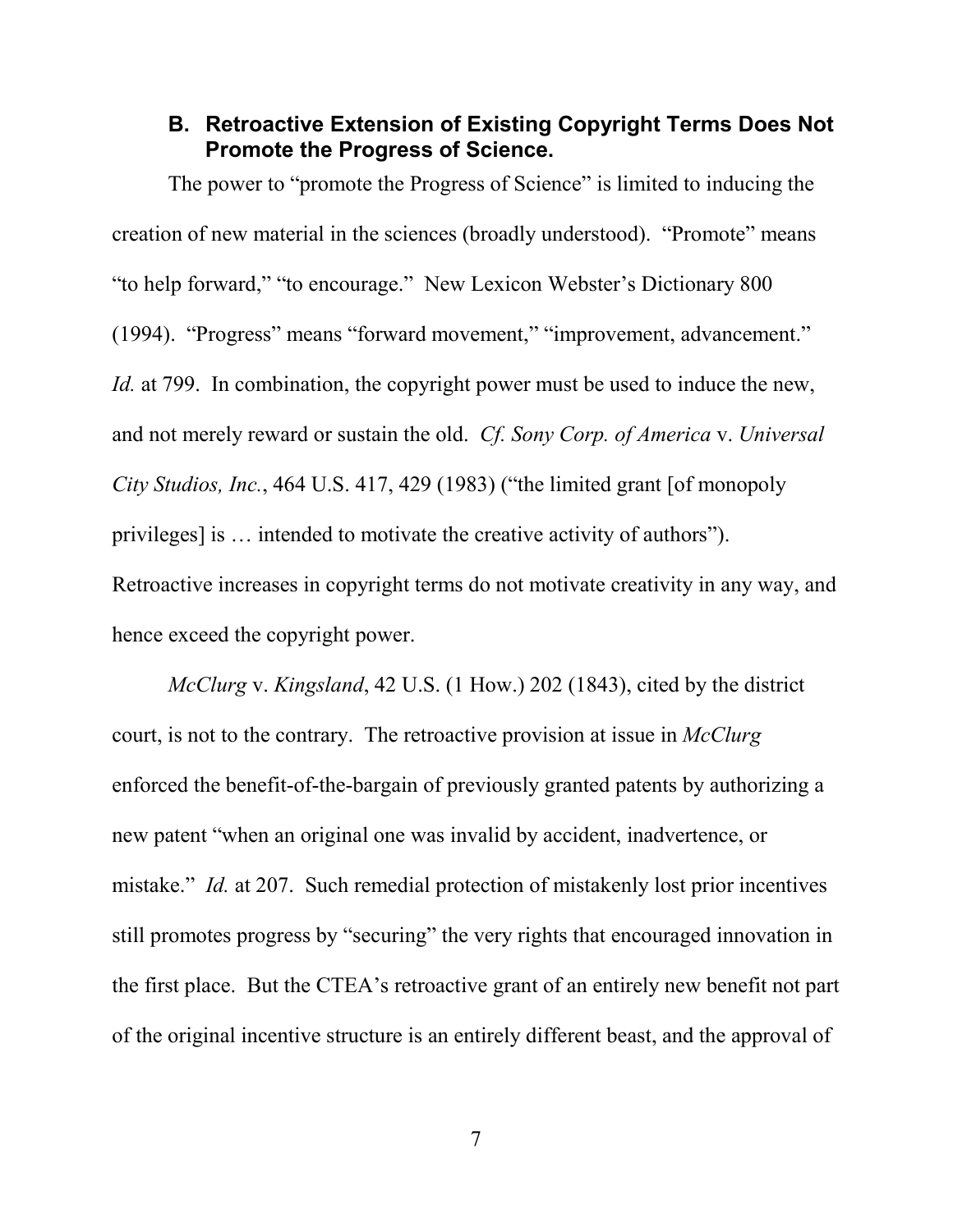retroactivity in the former context cannot be read as endorsing retroactivity in the latter context.

While some language in *McClurg* rejects a complaint against "retrospective" operation by stating broadly that Congress' power "to legislate upon the subject of patents is plenary … [and] there are no restraints on its exercise," 42 U.S. (1 How.) at 206, that assertion misreads the Constitution, goes further than was necessary in that case, and is contradicted by subsequent Supreme Court cases. Indeed, when the Supreme Court in *Graham* cites to *McClurg*, it reads *McClurg* for the significantly qualified proposition that "*[w]ithin the scope established by the Constitution*, Congress may set out conditions and tests for patentability. [*Citing McClurg*, 1 How. at 206.]" *Graham*, 383 U.S. at 6 (emphasis added). An overbroad reading of *McClurg* eschewing *all* limits on retroactive congressional power thus is no longer the law, if it ever was.

The district court never reached the merits of whether retroactive copyright extensions promoted the progress of science. In her briefs below, however, Attorney General Reno, proffered three ways in which retroactive term extensions supposedly promote the progress of science: (1) by harmonizing copyright law with the law in Europe; (2) by encouraging preservation of certain materials at risk of deterioration; and (3) by making more resources generally available to potential authors. None of these alleged effects "promote[s] the Progress of Science."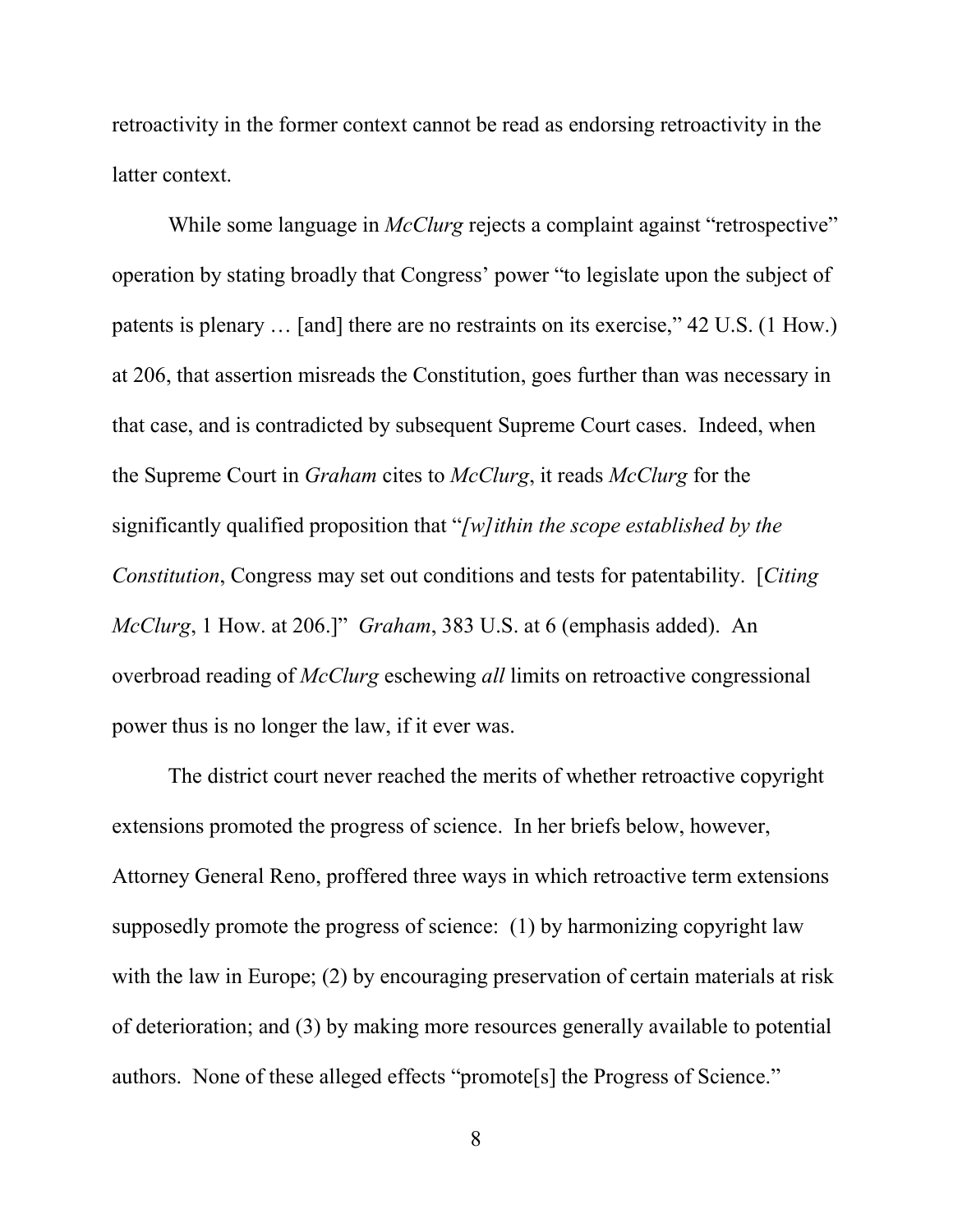For example, there is no credible claim that prior lack of "harmony" with Europe undermines enforcement of existing U.S. copyrights. Rather, under the European "rule of the shorter term," American authors received precisely the same protection in Europe as here. That they did not receive a windfall *beyond* the scope of their U.S. copyrights did not undermine U.S. protections or hamper progress in any conceivable way.

As for supposedly encouraging *preservation* of existing materials, that does not constitute promotion of *progress*. "Progress" involves forward movement, advancement, and creation, whereas preservation involves the very different realm of stasis and avoidance of decay. *See* New Lexicon Webster's Dictionary 792 ("preserve … to keep up, maintain, prevent from ruin or decay"). While preservation might *benefit* science or the public generally, authorizing the promotion of mere preservation would effectively nullify the word "Progress" and more broadly empower Congress to promote science *in toto*.

Finally, making additional resources unconditionally available to the beneficial owners of existing copyrights does not "promote" progress or anything else because the connection between the given right and the benefit is too attenuated and speculative. As the Supreme Court observed in *United States* v. *Morrison*, 120 S. Ct. 1740, 1752 (2000), reasoning that follows a "but-for causal chain … to every attenuated effect" implicating an enumerated power is

9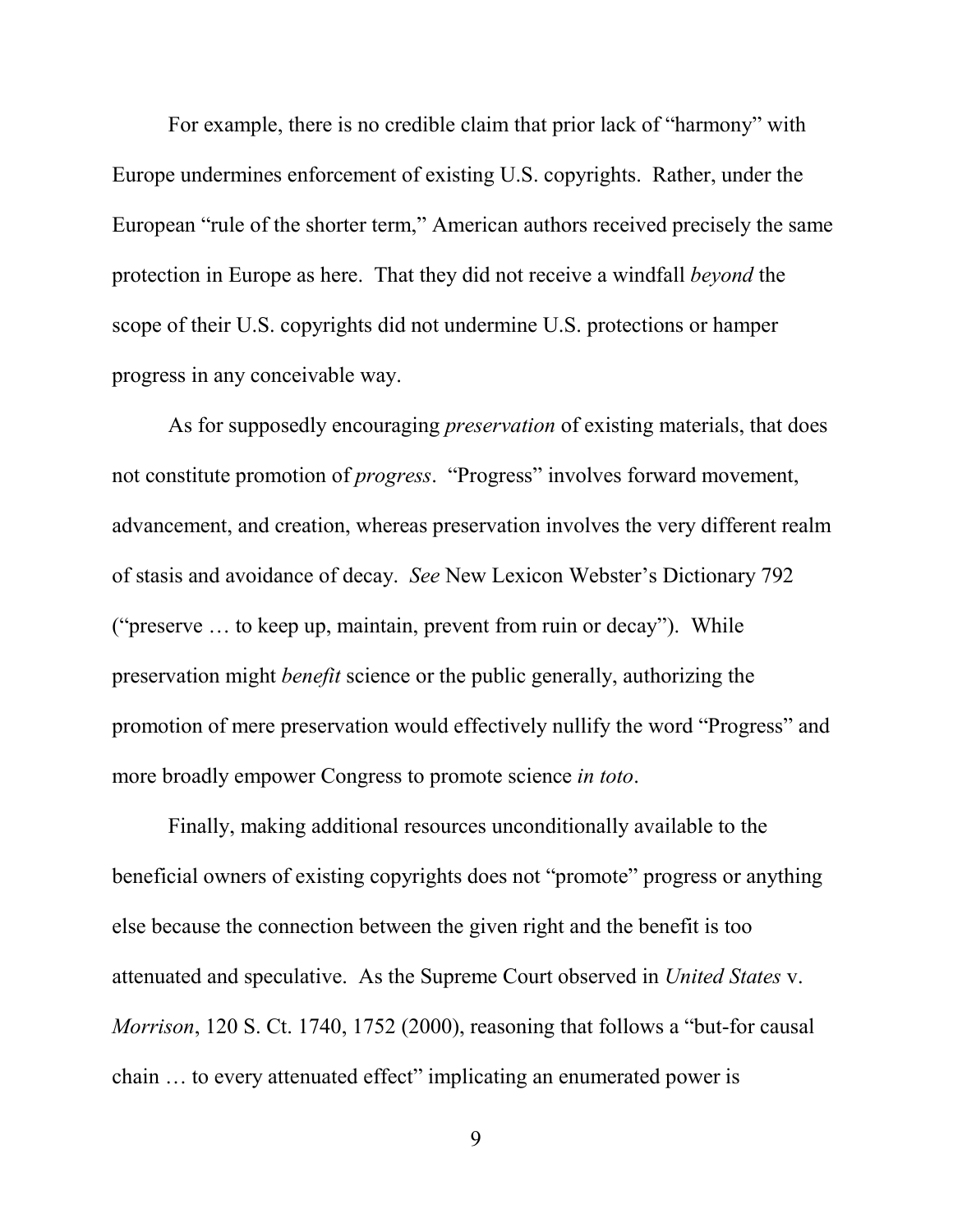<span id="page-13-0"></span>"unworkable if we are to maintain the Constitution's enumeration of powers." While it might be different if the retroactive extension were somehow conditioned on further acts of creativity, merely throwing money at people in the attenuated *hope* they use it creatively only mocks the constitutional enumeration.

### **C. The "limited Times" Requirement Is Not Satisfied by Periods Only Nominally and Temporarily Fixed.**

According to the district court and the government, any fixed period short of infinity – whether adopted singularly or piecemeal – satisfies the "limited Times" restriction of the Copyright Clause. But that view renders the words "limited Times" all but meaningless and imputes an unlikely frivolousness to the Framers' inclusion of this language. The challenge for this Court, therefore, is to discern a judicially enforceable standard from the language while still affording Congress discretion to choose from within a range of sufficiently "limited Times."

One promising approach is to infer that the use of the plural "Times" was designed to match the plural "Writings and Discoveries," but that use of the singular "the exclusive Right" suggests only a singular "Time<sup>[]"</sup> per each writing or discovery. This interpretation would require Congress to select a time and stick to it for copyrights already granted, though it could modify the "Time[]" prospectively as to any future copyright. This approach has the benefit of avoiding the seriatim grant of supposedly limited copyright terms that could, as a practical

10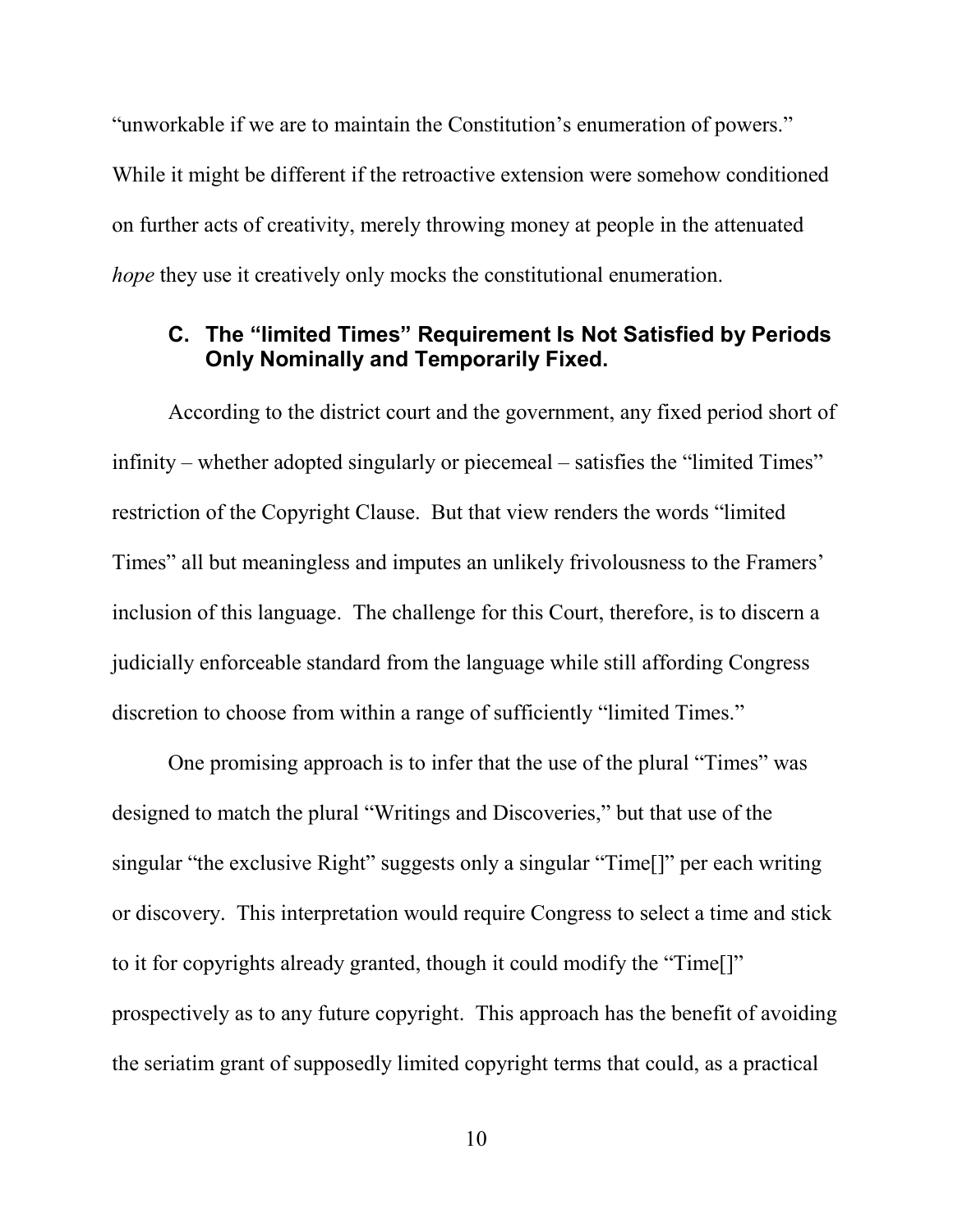matter, be repeated indefinitely. Under the government's current approach, for example, the copyright on Mickey Mouse has already received two approximately twenty-year extensions, and the government proffers no legal principle that could prevent the next extension twenty years hence, or any other extension *ad infinitum*. Absent some theory limiting such repetition, the "limited Times" language is meaningless.

The "single time" approach also has the benefit of allowing a more effective political check to cabin the length of copyright terms. To grant in one fell swoop copyright protection for hundreds or thousands of years would presumably occasion considerable debate and objection from the public, thus checking the uncontrolled exercise of power. But the same net result accomplished in dribs and drabs would more easily fall off the radar of importance for the general public, and hence would be driven primarily by the private interests of those about to lose assets to the public domain. The one-time approach thus sets up a natural limit whereby the future public and private interests can be weighed in the public interest without being overwhelmed by the immediate interests by those whose copyrights are about to expire.

11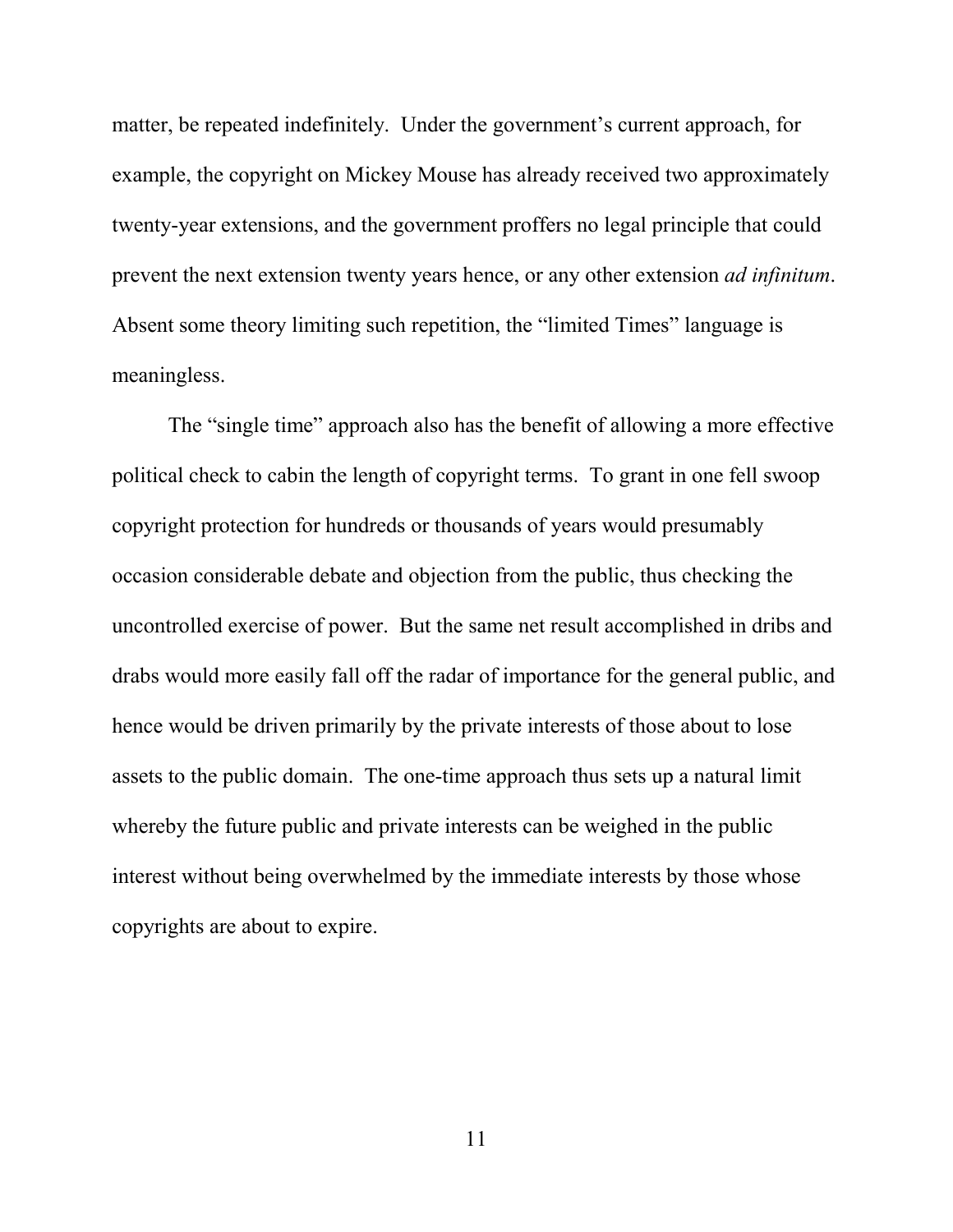<span id="page-15-0"></span>**II. THE FIRST AMENDMENT LIMITS CONGRESS' OTHERWISE AVAILABLE POWER UNDER THE COPYRIGHT CLAUSE.**

The district court rejected plaintiffs' First Amendment challenge by holding that "there are no First Amendment rights to use the copyrighted works of others," 74 F. Supp.2d at 3, citing to *Harper & Row, Publishers, Inc.* v. *Nation Enterprises*, 471 U.S. 539 (1985) and *United Video* v. *FCC*, 890 F.2d 1173 (D.C. Cir. 1989). This proposition is wrong as a matter of basic constitutional interpretation, and overstates the holdings of the cases cited.

#### **A. Copyright Is Not Immune from First Amendment Scrutiny.**

As the Supreme Court has recently reiterated in another context, Article I powers do not supersede restrictions created by Amendments. *See, e.g., Florida Prepaid Postsecondary Educ. Expense Bd.* v. *College Savings Bank*, 527 U.S. 627, --, 119 S. Ct. 2199, 2205 (1999) (provision that "[a]ny State ... shall not be immune, under the eleventh amendment of the Constitution of the United States or under any other doctrine of sovereign immunity, from suit in federal court ... for infringement of a patent" was unconstitutional, in part because "Congress may not abrogate state sovereign immunity pursuant to its Article I powers"). Rather, Amendments to the Constitution narrow congressional authority that would otherwise exist under Article I standing alone. In First Amendment cases against the federal government, Congress's basic authority to enact the law at issue often is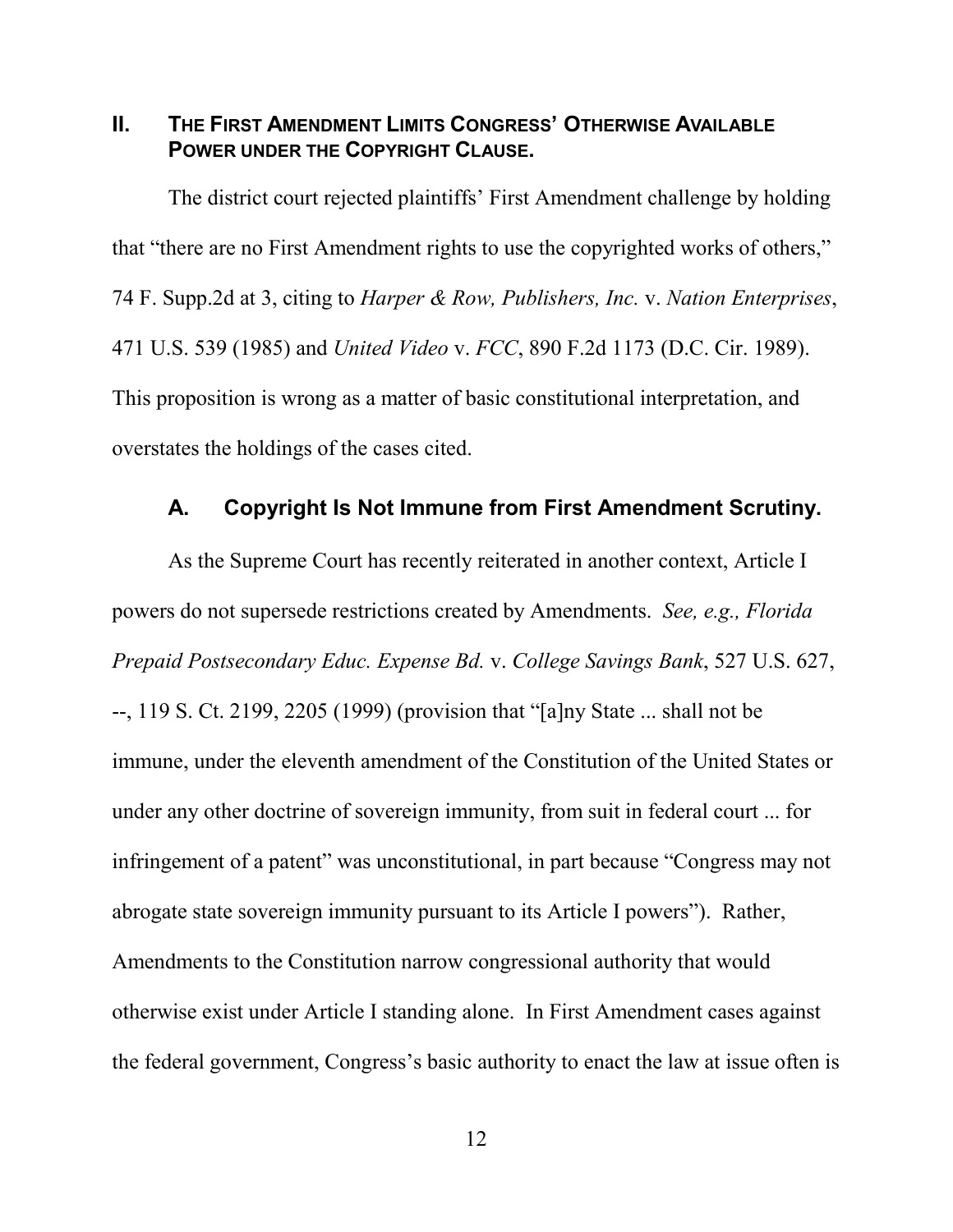<span id="page-16-0"></span>unchallenged. The First Amendment question is whether such action is unconstitutional *despite* Congress' enumerated power. The constitutional hierarchy is no different in the case of copyright law. A law within Congress's copyright power may *still* be prohibited by the First Amendment.

#### **B. Prior Cases Do Not Dictate the Result Below**

The cases cited by the district court do not support a copyright exception to standard First Amendment analysis. In *Harper & Row*, the Court addressed the situation where the defendant "effectively arrogated to itself the right of first publication." 471 U.S. at 549. The Court quoted with approval the statement that "that copyright's idea/expression dichotomy 'strike[s] a definitional balance between the First Amendment and the Copyright Act by permitting free communication of facts while still protecting an author's expression.'" *Id*. at 556 (citation omitted). But to say, in the context of a first-publication right, that copyright may protect "expression" without violating the First Amendment is a far cry from saying that the First Amendment allows *any* form of restriction to be placed on mere "expression." And, indeed, the Court did not make such a sweeping ruling. Rather, it merely rejected a reading of the First Amendment that would "effectively destroy any expectation of copyright protection in the work of a public figure," *id*. at 557, and thus completely override core aspects of the copyright power. That the Court took the time to note copyright's positive effects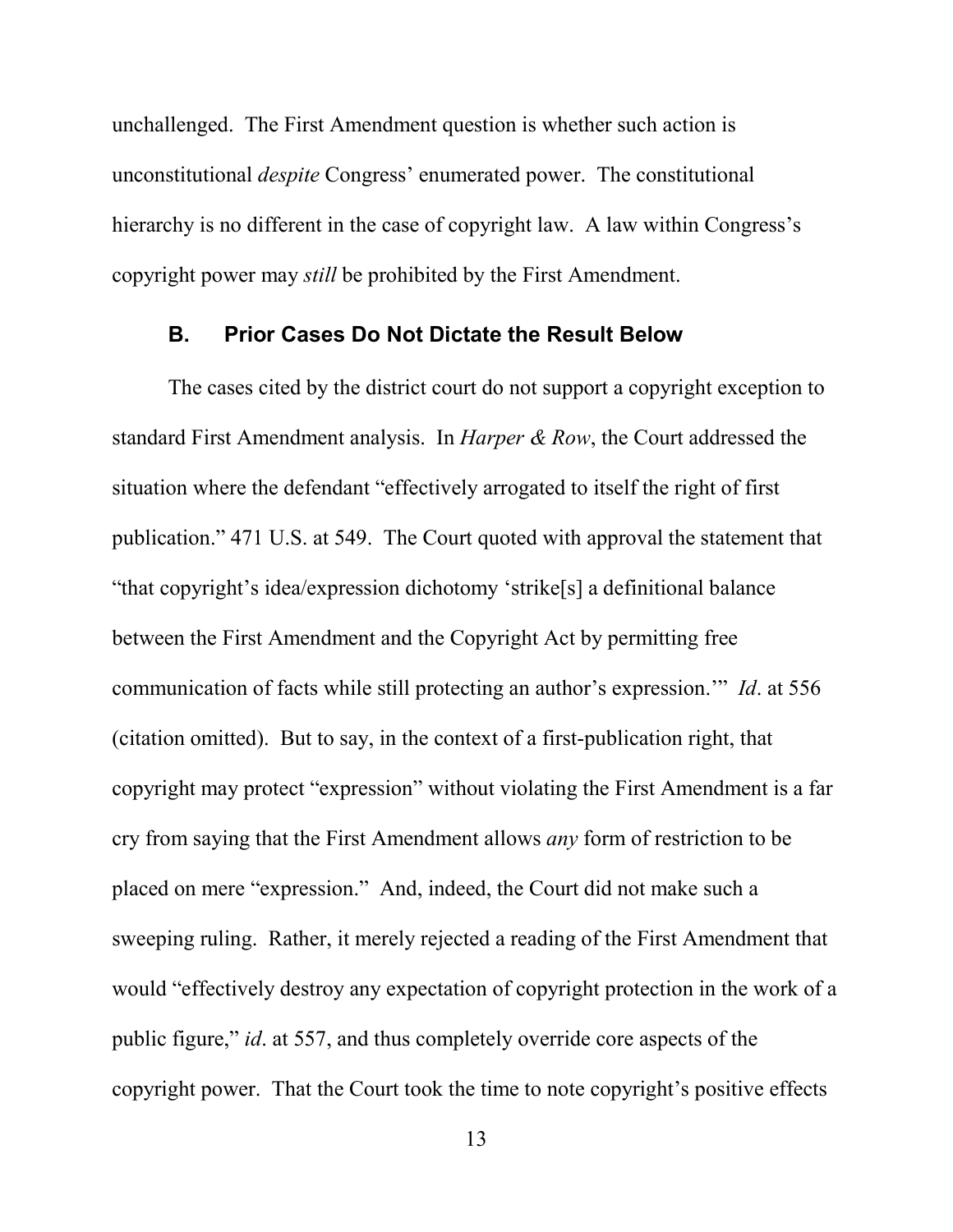on First Amendment values in the context of that case, *id.* at 559, actually demonstrates the propriety of a targeted First Amendment analysis rather than simply applying a categorical rule excepting copyrights on "expression" from First Amendment scrutiny.<sup>4</sup>

The notion that copyright only prohibits particular expression, not the underlying ideas, and hence is not subject to First Amendment scrutiny, is mistaken. The First Amendment protects not only the conveyance of concepts generally, but the particular form of expression as well. Thus, Paul Robert Cohen was constitutionally entitled to display on his jacket a uniquely evocative disparagement of "the Draft," not merely some alternative "expression" of the same basic sentiment. *See Cohen* v. *California,* 403 U.S. 15, 24 (1971) ("the usual rule [is] that governmental bodies may not prescribe the form or content of individual expression"). Indeed, *Cohen* recognized that protected expression

> conveys not only ideas capable of relatively precise, detached explication, but otherwise inexpressible emotions as well. In fact, words are often chosen as much for their emotive as their cognitive force.

 $\overline{a}$ 

<sup>&</sup>lt;sup>4</sup> That the issue resolved by the Court was whether to expand "the doctrine of fair use to create what amounts to a public figure exception to copyright," 471 U.S. at 560, perhaps explains why Justice O'Connor's discussion was more a free-flowing analysis of the First Amendment rather than a traditional First Amendment analysis. But the less formal approach in that context hardly suggests that the usual First Amendment tests are no longer applicable in *any* copyright context.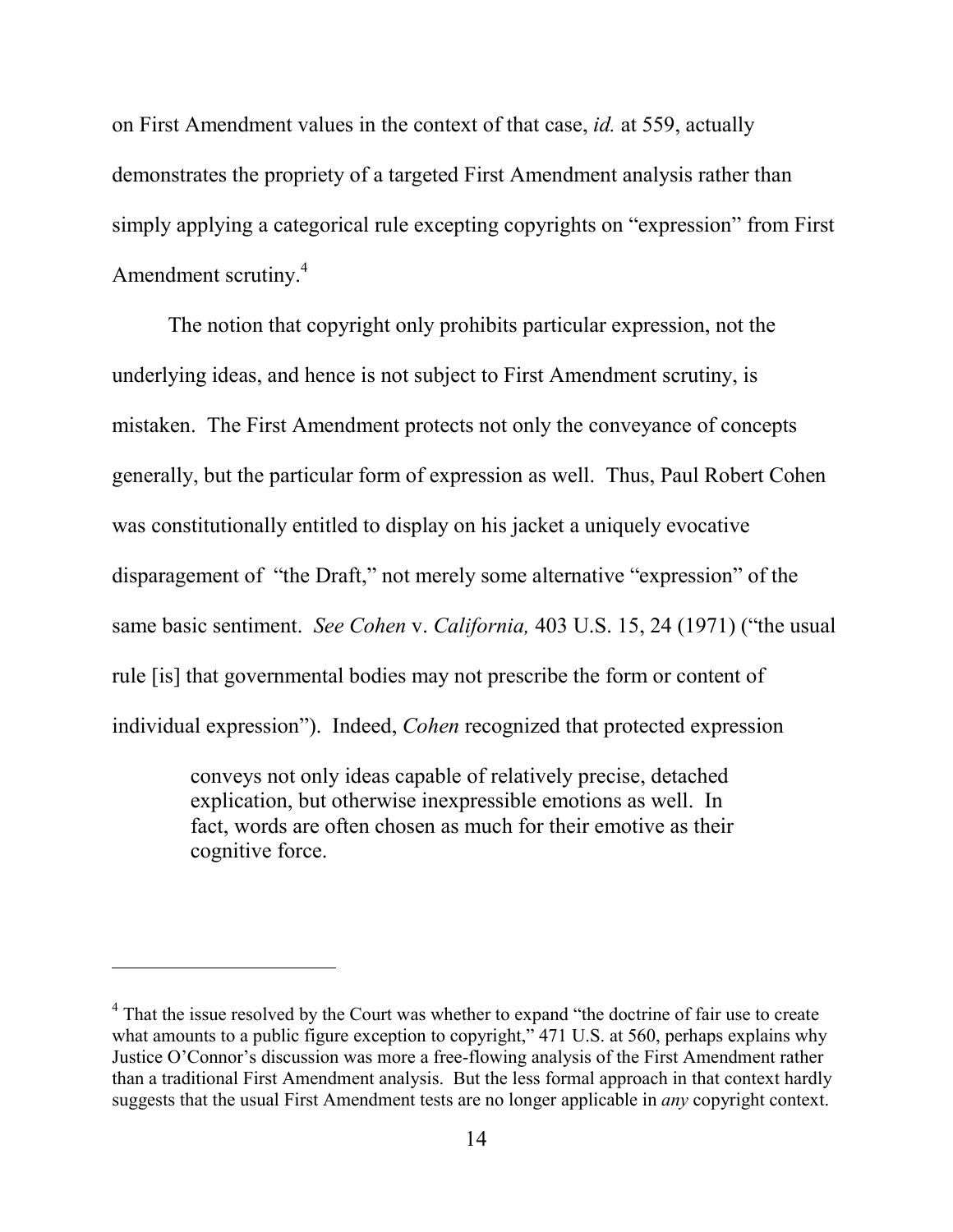*Id.* at 26. The First Amendment thus protects the intangible value associated with a particular "expression" independently from the underlying idea.<sup>5</sup> Indeed, in the case of music and much poetry and art, there may not be much of underlying "idea" beyond the descriptive beauty conveyed through the particularized "expression." Yet such work is protected by the First Amendment as well as by copyright, and the idea/expression dichotomy is insufficient to accommodate the First Amendment interests at stake.

The proper way to accommodate the First Amendment in this case is to apply the usual First Amendment tests, balancing the interests served, the means used, and the suppression of speech that results. Applying such tests, this Court should carefully distinguish merely "valid" from constitutionally "important" interests. Importance is a measure of the actual ends achieved by the *particular* law, not of the value of the enumerated power as a whole. Furthermore, that an interest must be "important" necessarily suggests that some "valid" interests within

-

 $<sup>5</sup>$  The government could not, consistent with the First Amendment, restrict publication of works</sup> by Plato or Marx on the theory that the ideas could still be conveyed through other "expression."

<sup>6</sup> This Court's statement in *United Video* rejecting application of the *O'Brien* test to the claims in that case, 890 F.2d at 1190, can be distinguished in that the case dealt with commercial use of copyrighted material going to the heart of copyright protection. Regardless whether the law is sufficiently settled in that context to make *O'Brien* balancing unnecessary, the same cannot be said of the law at issue here. And even if *United Video*'s broad statement cannot be avoided, the statement is substantively wrong for the reasons discussed above, and it misreads *Harper & Row*. It thus should be limited to its facts if possible or rejected in an appropriate manner. *See supra*, at 6 n. 3.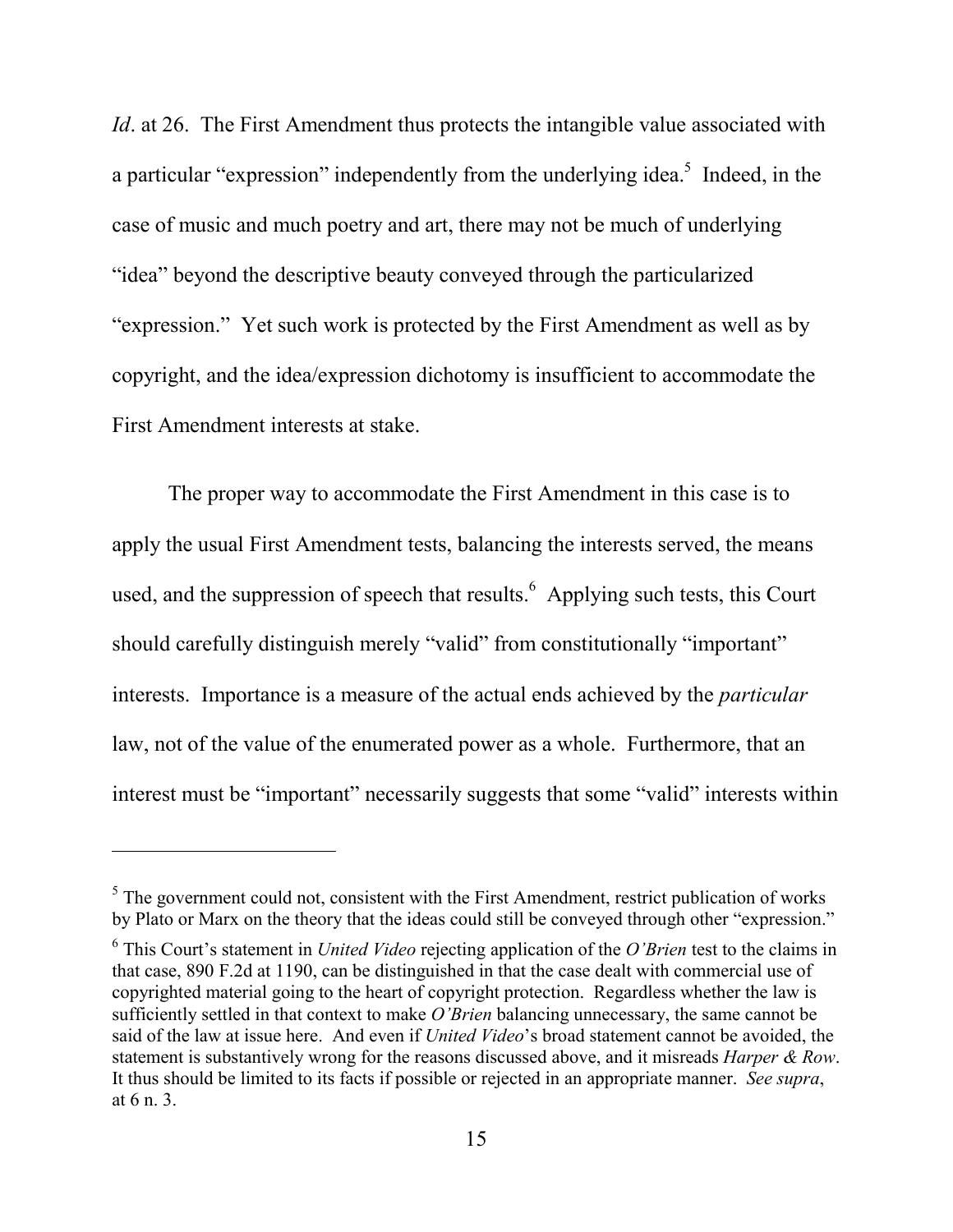<span id="page-19-0"></span>Congress' enumerated authority are not "important" for the First Amendment. Here there is no indication that the retroactive term extensions serve important interests.

## **CONCLUSION**

The decision of the District Court should be reversed.

Respectfully Submitted,

 $\overline{\phantom{a}}$  , where  $\overline{\phantom{a}}$  , where  $\overline{\phantom{a}}$  ,  $\overline{\phantom{a}}$  ,  $\overline{\phantom{a}}$  ,  $\overline{\phantom{a}}$  ,  $\overline{\phantom{a}}$  ,  $\overline{\phantom{a}}$  ,  $\overline{\phantom{a}}$  ,  $\overline{\phantom{a}}$  ,  $\overline{\phantom{a}}$  ,  $\overline{\phantom{a}}$  ,  $\overline{\phantom{a}}$  ,  $\overline{\phantom{a}}$  ,  $\overline{\phantom{a}}$  , Erik S. Jaffe ERIK S. JAFFE, P.C. 5101 34<sup>th</sup> Street, N.W. Washington, D.C. 20008 (202) 237-8165

*Attorney for Amicus Curiae Eagle Forum Education & Legal Defense Fund*

June 6, 2000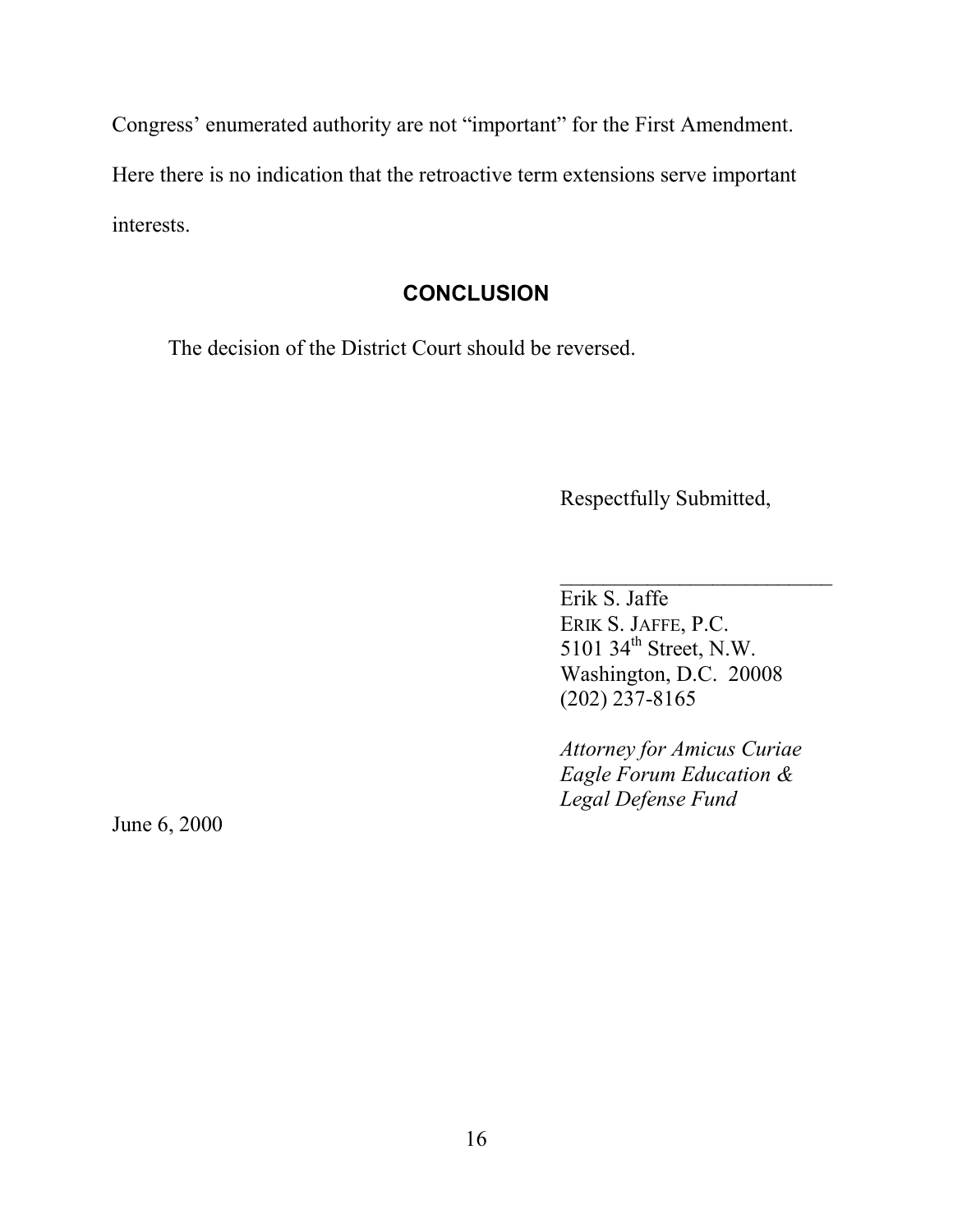#### **CERTIFICATE OF SERVICE**

I hereby certify that, on this  $6<sup>th</sup>$  day of June, 2000, I caused two copies of the foregoing Brief of Amicus Curiae Eagle Forum Education & Legal Defense Fund to be served by First Class Mail, postage pre-paid, on:

> Alfred R. Mollin William Kanter United States Department of Justice Civil Division/Appellate Staff 601 D Street, N.W., Room 9554 Washington, D.C. 20530 *Attorneys for Defendant-Appellee*

Charles R. Nesson Lawrence Lessig Jonathan L. Zittrain The Berkman Center for Internet & Society 1563 Massachusetts Avenue Cambridge, MA 02138 *Co-Counsel for Plaintiffs-Appellants*

Professor Edward Walterscheid 9 Timber Ridge Los Alamos, NM 87544 *Amicus Curiae, Pro Se*

Geoffrey S. Stewart Gregory A. Castanias Portia A. Robert Jones, Day, Reavis & Pogue 51 Louisiana Avenue, N.W. Washington, DC 20001-2113 *Co-Counsel for Plaintiffs-Appellants*

Cary R. Ramos Lynn B. Bayard Carl W. Hampe Gaela K. Gehring-Flores Paul, Weiss, Rifkind, Wharton & Garrison 1615 L Street, N.W., Suite 1300 Washington, D.C. 20036-5694 *Attorneys for Amici Curiae Sherwood Anderson et al.*

Professor L. Ray Patterson University of Georgia School of Law Athens, GA 30602

Professor Marcia Hamilton Yeshiva University Cardozo School of Law 55 5th Avenue, 10th floor New York, NY 10003

Professor Laura N. Gasaway University of North Carolina School of Law Van Hecke-Wettach Hall CB No. 3380 Chapel Hill, NC 27599-3380 *Amici Curiae, Pro Se*

Erik S. Jaffe

 $\overline{\phantom{a}}$  , where  $\overline{\phantom{a}}$